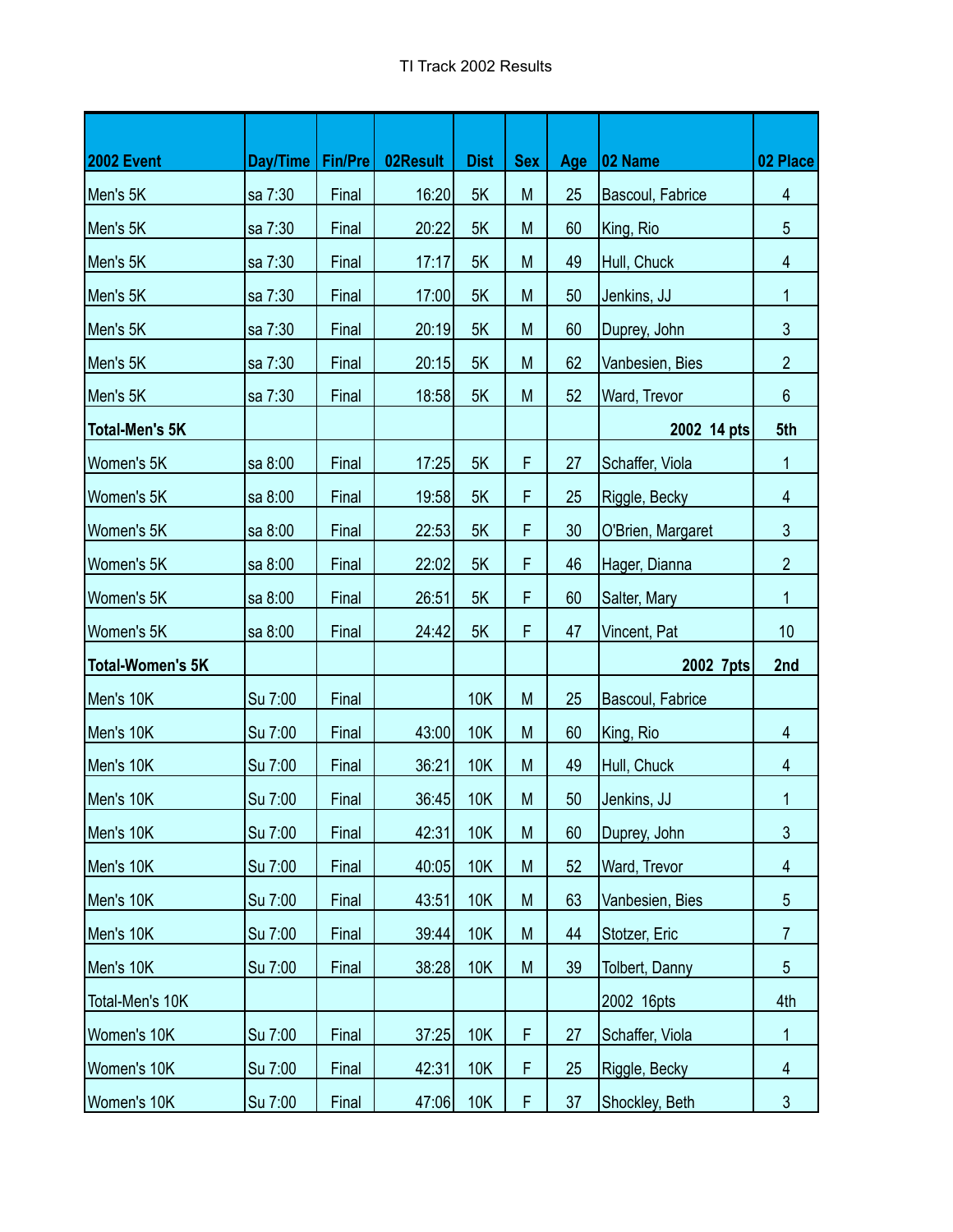| Women's 10K                 | Su 7:00  | Final  | 45:42   | <b>10K</b> | F | 46              | Hager, Dianna           | $\overline{2}$ |
|-----------------------------|----------|--------|---------|------------|---|-----------------|-------------------------|----------------|
| Women's 10K                 | Su 7:00  | Final  | 56:58   | 10K        | F | 60              | Salter, Mary            | 1              |
| Women's 10K                 | Su 7:00  | Final  | 50:42   | <b>10K</b> | F | 47              | Vincent, Pat            | $6\phantom{a}$ |
| Total-Women's 10K           |          |        |         |            |   |                 | 2002 7pts               | 2nd            |
| 4 x 100 Relay               | Sa 9:30  | Prelim | 14.5    | 100        | F | 40              | Samilton, Cynthia       |                |
| 4 x 100 Relay               | Sa 9:30  | Prelim | 12.9    | 100        | F | Open            | Scurlock, Chepelle      |                |
| 4 x 100 Relay               | Sa 9:30  | Prelim | 12.0    | 100        | M | 40              | Westbrook, Paul         |                |
| 4 x 100 Relay               | Sa 9:30  | Prelim | 11.8    | 100        | M | Open            | Sarpong, Benjamin       |                |
| PreTot-4 x 100 Relay        |          |        | 51.2    |            |   |                 | No min qual             | 2nd            |
| 4 x 100 Relay               | Su 10:05 | Final  | 14.5    | 100        | F | 40              | Samilton, Cynthia       |                |
| 4 x 100 Relay               | Su 10:05 | Final  | 12.7    | 100        | F | Open            | Scurlock, Chepelle      |                |
| 4 x 100 Relay               | Su 10:05 | Final  | 11.2    | 100        | M | 40              | Westbrook, Paul         |                |
| 4 x 100 Relay               | Su 10:05 | Final  | 10.4    | 100        | M | Open            | Sarpong, Benjamin       |                |
| Total-4 x 100 Relay         |          |        | 48.8    |            |   |                 | 2002 48.84              | 1st            |
| Women's 800 Team            | Sa 10:25 | Prelim | 02:50.3 | 800        | F | Open            | Shockley, Beth          |                |
| Women's 800 Team            | Sa 10:25 | Prelim | 02:50.3 | 800        | F | Open            | Michalak, Beth          |                |
| <b>PreTot-Women's 800</b>   |          |        | 05:40.6 |            |   |                 | 5:50 min                | 2nd            |
| Women's 800 Team            | Su 10:15 | Final  | 02:25.5 | 800        | F |                 | Open Michalak, Beth     |                |
| Women's 800 Team            | Su 10:15 | Final  | 02:20.2 | 800        | F | Open            | Schaffer, Viola         |                |
| <b>Total-Women's 800</b>    |          |        | 04:45.7 |            |   |                 | 2002 4:45.68            | 2nd            |
| SubMaster Dist Relay        | Sa 10:00 | Final  | 02:02.4 | 800        | M | 30 <sub>2</sub> | Luo, Luke               |                |
| SubMaster Dist Relay        | Sa 10:00 | Final  | 01:05.8 | 400        | F | 30              | Gordon, Mariquita       |                |
| <b>SubMaster Dist Relay</b> | Sa 10:00 | Final  | 03:24.4 | 1200       | M | 35              | Steffen, Scott          |                |
| <b>SubMaster Dist Relay</b> | Sa 10:00 | Final  | 04:42.3 | 1600       | M | 35              | Dietz, Jim              |                |
| <b>Total-SubMaster Dist</b> |          |        | 11:14.9 |            |   |                 | 2002 11:14.94           | 2nd            |
| 3 Lap Sprint                | Sa 10:35 | Prelim | 00:29.3 | 200        | F | Open            | Pool, Tonica            |                |
| 3 Lap Sprint                | Sa 10:35 | Prelim | 00:23.4 | 200        | Μ |                 | Open   Pierre, Leonardo |                |
| 3 Lap Sprint                | Sa 10:35 | Prelim | 00:56.9 | 400        | М | Open            | Jara, Pedro             |                |
| 3 Lap Sprint                | Sa 10:35 | Prelim | 00:53.2 | 400        | Μ |                 | Open Earl, Tim          |                |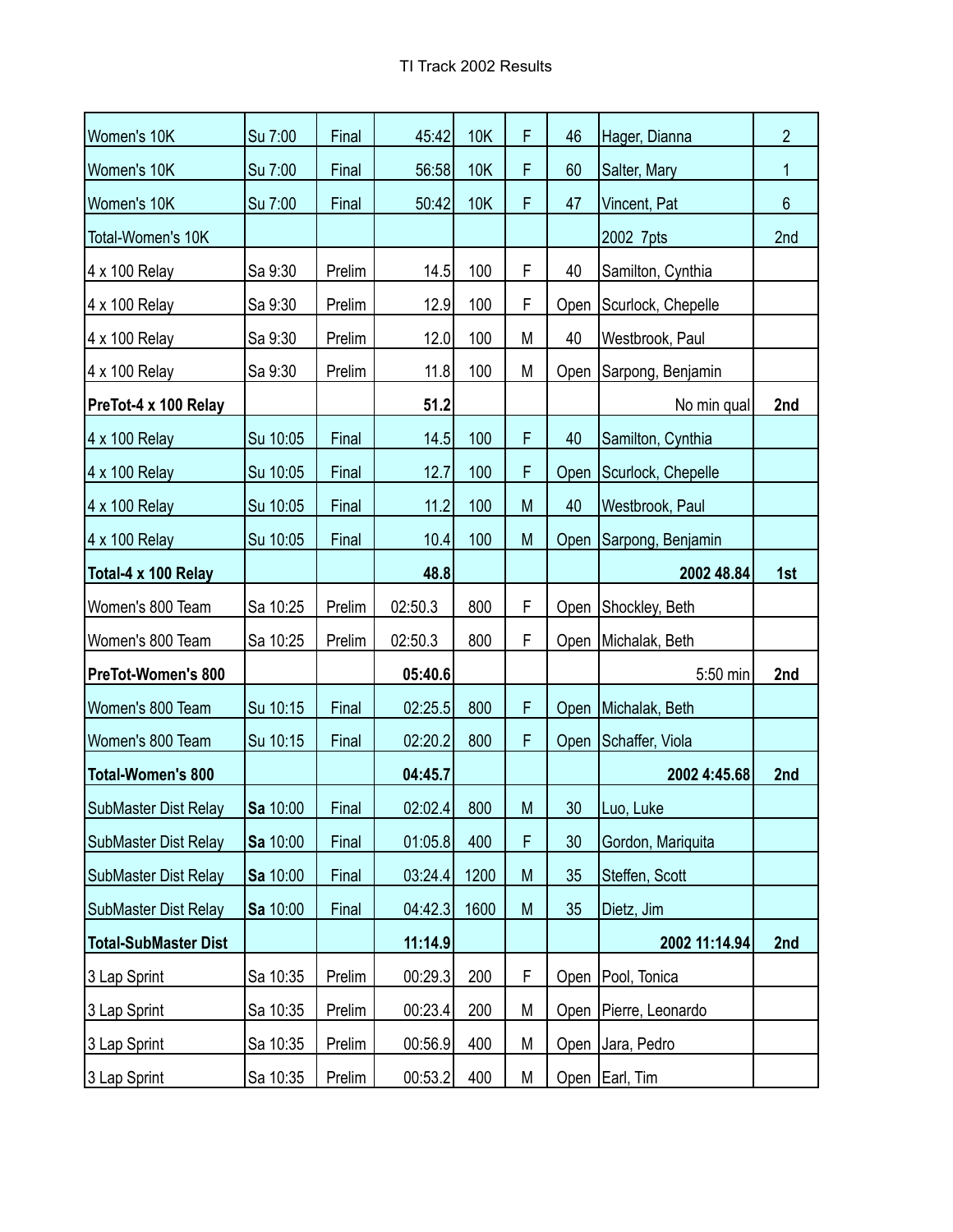| <b>PreTot-3 Lap Sprint</b>   |          |        | 02:42.8 |      |   |      | $2:50$ min          | 4th |
|------------------------------|----------|--------|---------|------|---|------|---------------------|-----|
| 3 Lap Sprint                 | Su 10:35 | Final  | 00:28.4 | 200  | F |      | Open   Pool, Tonica |     |
| 3 Lap Sprint                 | Su 10:35 | Final  | 00:23.0 | 200  | M | Open | Sarpong, Benjamin   |     |
| 3 Lap Sprint                 | Su 10:35 | Final  | 00:49.4 | 400  | M | Open | Altaffer, Alex      |     |
| 3 Lap Sprint                 | Su 10:35 | Final  | 00:50.4 | 400  | M | Open | Thomas, Marlon      |     |
| <b>Total-3 Lap Sprint</b>    |          |        | 02:31.2 |      |   |      | 2002 2:31.22        | 1st |
| <b>Executive Relay</b>       | Sa 10:45 | Prelim | 03:03.8 | 800  | F | 30   | O'Brien, Margaret   |     |
| <b>Executive Relay</b>       | Sa 10:45 | Prelim | 00:56.1 | 400  | M | 30   | Boedeker, Steven    |     |
| <b>Executive Relay</b>       | Sa 10:45 | Prelim | 02:37.3 | 800  | Μ | 30   | Bonner, Brian       |     |
| <b>Executive Relay</b>       | Sa 10:45 | Prelim | 05:33.3 | 1600 | M | 30   | Stotzer, Eric       |     |
| <b>PreTot-Exec Relay</b>     |          |        | 09:06.7 |      |   |      | 12:10 min           | 4th |
| <b>Executive Relay</b>       | Su 10:55 | Final  | 02:31.1 | 800  | F | 30   | Alessandra, Lita    |     |
| <b>Executive Relay</b>       | Su 10:55 | Final  | 00:53.2 | 400  | M | 30   | Boedeker, Steven    |     |
| <b>Executive Relay</b>       | Su 10:55 | Final  | 02:03.8 | 800  | M | 30   | Luo, Luke           |     |
| <b>Executive Relay</b>       | Su 10:55 | Final  | 04:43.4 | 1600 | M | 30   | Dietz, Jim          |     |
| <b>Total-Executive Relay</b> |          |        | 10:11.5 |      |   |      | 2002 10:11.56       | 2nd |
| 4 x 200 Relay                | Sa 11:05 | Prelim | 00:25.7 | 200  | M | 40   | Wight, Randy        |     |
| 4 x 200 Relay                | Sa 11:05 | Prelim | 00:29.7 | 200  | M | 50   | Deatherage, Tony    |     |
| 4 x 200 Relay                | Sa 11:05 | Prelim | 00:30.4 | 200  | F | Open | Pool, Tonica        |     |
| 4 x 200 Relay                | Sa 11:05 | Prelim | 00:21.7 | 200  | M | Open | Altaffer, Alex      |     |
| PreTot-4 x 200 Relay         |          |        | 00:21.7 |      |   |      | $1:58$ min          | 2nd |
| 4 x 200 Relay                | Su 11:25 | Final  | 00:24.5 | 200  | M | 40   | Elliott, Mike       |     |
| 4 x 200 Relay                | Su 11:25 | Final  | 00:26.0 | 200  | M | 50   | Johnson, Bo         |     |
| 4 x 200 Relay                | Su 11:25 | Final  | 00:28.0 | 200  | F | Open | Scurlock, Chepelle  |     |
| 4 x 200 Relay                | Su 11:25 | Final  | 00:21.8 | 200  | M | Open | Altaffer, Alex      |     |
| Total-4 x 200 Relay          |          |        | 01:40.3 |      |   |      | 2002 1:40.27        | 2nd |
| Distance Relay               | Sa 11:15 | Final  | 05:56.8 | 1600 | F | Open | Riggle, Becky       |     |
| <b>Distance Relay</b>        | Sa 11:15 | Final  | 02:10.9 | 800  | M | Open | Ozeni, Ken          |     |
| Distance Relay               | Sa 11:15 | Final  | 05:31.8 | 1600 | M | 40   | Wade, Dennis        |     |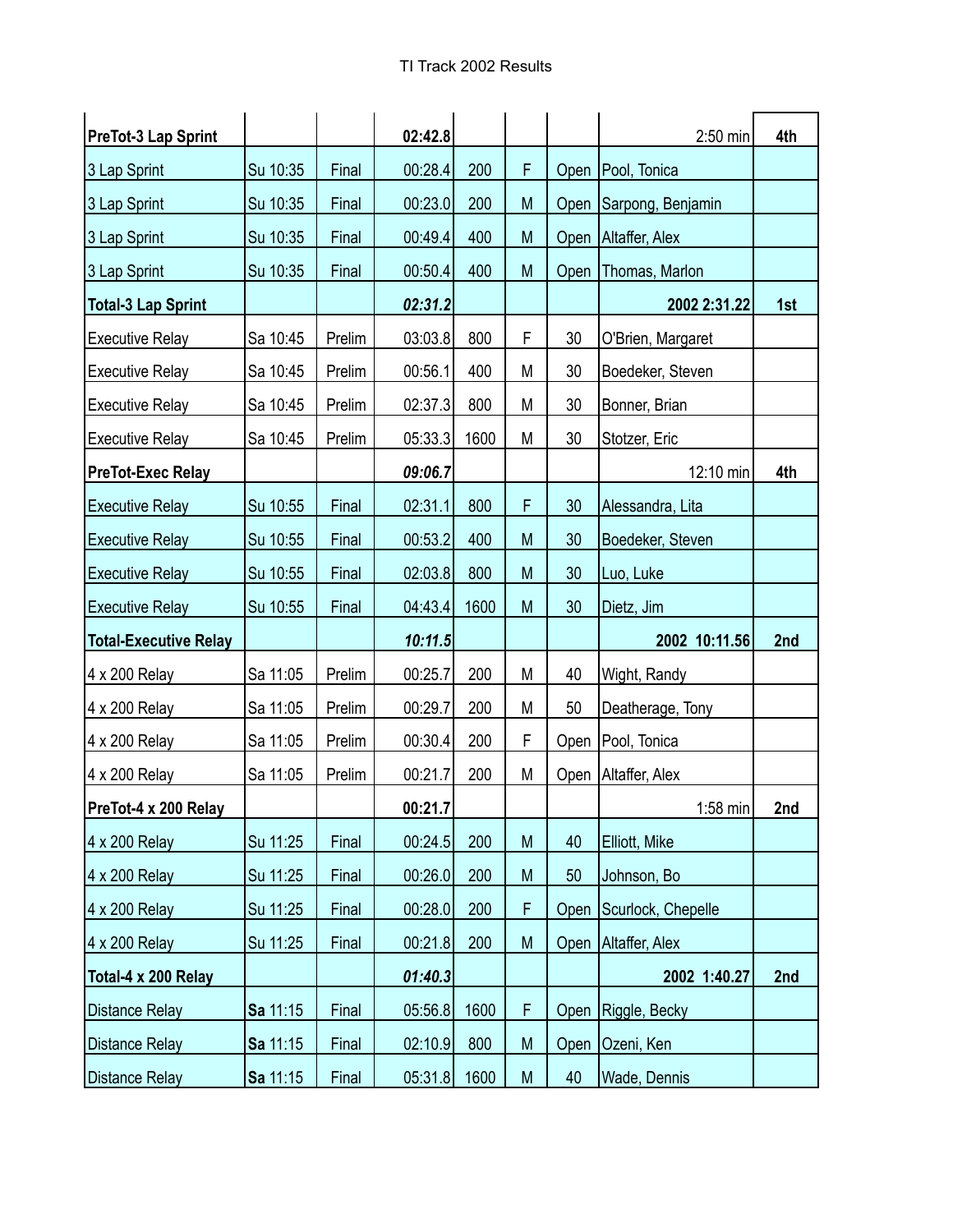| <b>Distance Relay</b>        | Sa 11:15 | Final  | 05:19.0 | 1600    | M      | Open        | Drumm, Jim          |      |
|------------------------------|----------|--------|---------|---------|--------|-------------|---------------------|------|
| <b>Distance Relay</b>        | Sa 11:15 | Final  | 11:51.1 | 3200    | M      | Open        | Schmidt, Brian      |      |
| <b>Total-Distance Relay</b>  |          |        | 30:49.6 |         |        |             | 2002 30:49.60       | 5th  |
| Men's Mile Team              | Sa 1:05  | Prelim |         | 1600    | M      | Open   Drop |                     |      |
| Men's Mile Team              | Sa 1:05  | Prelim |         | 1600    | M      | Open        | Drop                |      |
| <b>PreTot-Men's Mile</b>     |          | drop   |         |         |        |             | 9:50 min            |      |
| Men's Mile Team              | Su 11:45 | Final  |         | 1600    | M      | Open        | Drop                |      |
| Men's Mile Team              | Su 11:45 | Final  |         | 1600    | M      | Open        | Drop                |      |
| <b>Total-Men's Mile</b>      |          | drop   |         |         |        |             | 2002 drop           | drop |
| Senior's Relay               | Sa 12:15 | Prelim | 01:14.2 | 400     | M      | 50          | King, Rio           |      |
| Senior's Relay               | Sa 12:15 | Prelim | 00:40.0 | 200     | F      | 50          | Walker, Sheila      |      |
| Senior's Relay               | Sa 12:15 | Prelim | 01:58.8 | 600     | М      | 50          | Vanbesien, Bies     |      |
| Senior's Relay               | Sa 12:15 | Prelim | 01:05.5 | 400     | M      | 50          | lles, Robert        |      |
| <b>PreTot-Senior's Relay</b> |          |        | 04:58.5 |         |        |             | 5:25 min            | 5th  |
| Senior's Relay               | Su 12:05 | Final  | 01:02.5 | 400     | M      | 50          | McGehee, John       |      |
| Senior's Relay               | Su 12:05 | Final  | 00:34.5 | 200     | F      | 50          | Walker, Sheila      |      |
| Senior's Relay               | Su 12:05 | Final  | 01:34.4 | 600     | M      | 50          | lles, Robert        |      |
| Senior's Relay               | Su 12:05 | Final  | 00:59.9 | 400     | M      | 50          | Jenkins, JJ         |      |
| <b>Total-Senior's Relay</b>  |          |        | 04:11.3 |         |        |             | 2002 04:11.34       | 1st  |
| Women's Relay                | Sa 12:35 | Prelim | 02:51.9 | 800     | F      | 40          | Desosa, Joan        |      |
| Women's Relay                | Sa 12:35 | Prelim | 01:08.3 | 400     | F      |             | Open Shockley, Beth |      |
| <b>Women's Relay</b>         | Sa 12:35 | Prelim | 01:10.4 | 400     | F      | Open        | Thummel, Allison    |      |
| <b>PreTot-Women's Rly</b>    |          |        | 05:10.6 | age tot | $= 90$ | 105         | 5:40 min            | 3rd  |
| <b>Women's Relay</b>         | Su 12:25 | Final  | 02:28.2 | 800     | F      | Open        | Michalak, Beth      |      |
| <b>Women's Relay</b>         | Su 12:25 | Final  | 01:08.3 | 400     | F      | 40          | Desosa, Joan        |      |
| <b>Women's Relay</b>         | Su 12:25 | Final  | 01:01.5 | 400     | F      | Open        | Scurlock, Chepelle  |      |
| <b>Total-Women's Relay</b>   |          |        | 04:38.0 | age tot | $=90$  |             | 2002 4:38.03        | 1st  |
| <b>Submasters Sprint</b>     | Sa 1:25  | Prelim | 00:28.7 | 200     | F      | 30          | Gordon, Mariquita   |      |
| Submasters Sprint            | Sa 1:25  | Prelim | 00:26.0 | 200     | M      | 35          | Norris, Samuel      |      |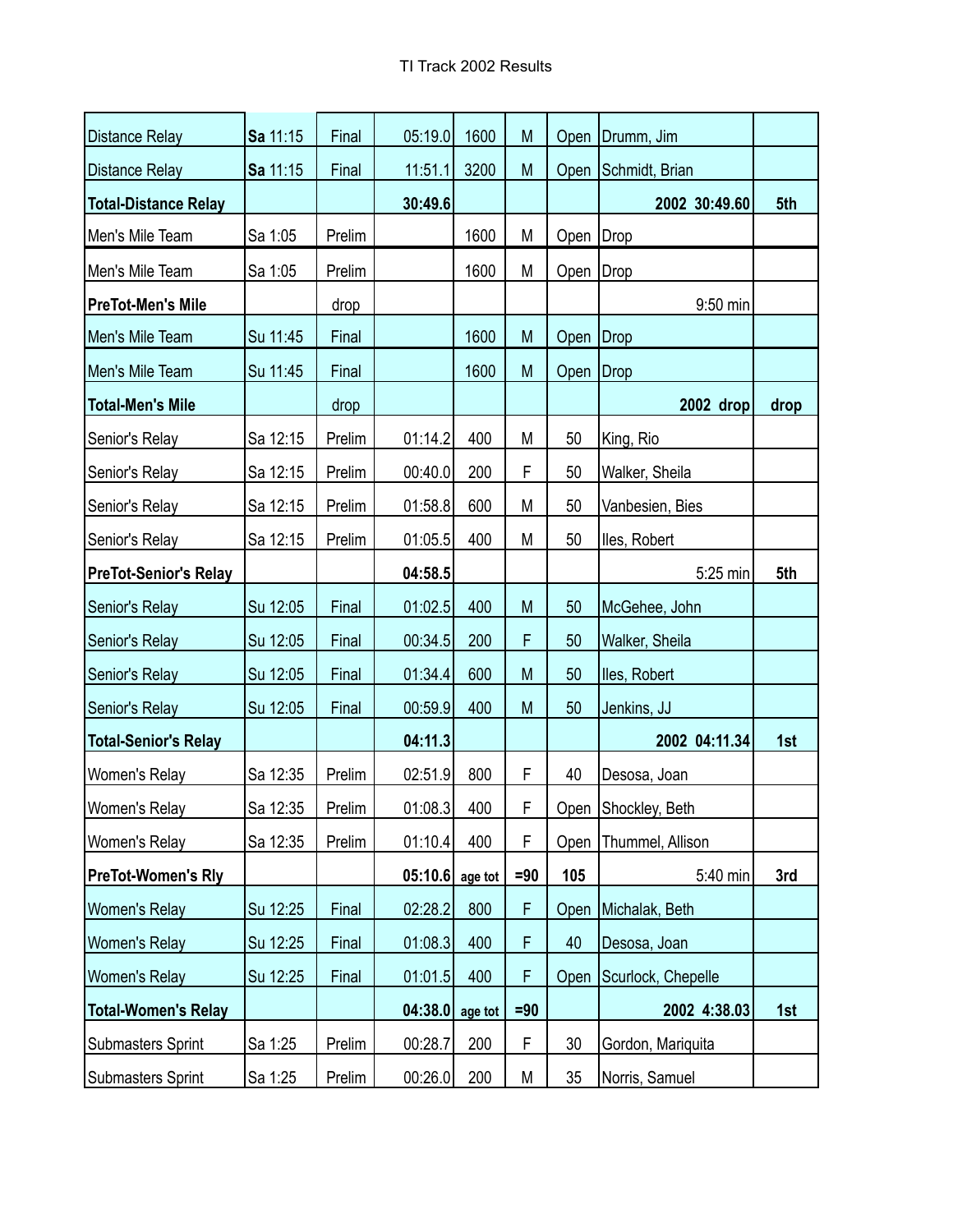| Submasters Sprint             | Sa 1:25  | Prelim | 00:55.0 | 400  | M | 30   | Boedeker, Steven  |     |
|-------------------------------|----------|--------|---------|------|---|------|-------------------|-----|
| <b>Submasters Sprint</b>      | Sa 1:25  | Prelim | 02:19.8 | 800  | М | 35   | Tolbert, Danny    |     |
| <b>PreTot-Submast Sprint</b>  |          |        | 04:09.5 |      |   |      | 4:30 min          | 2nd |
| Submasters Sprint             | Su 12:55 | Final  | 00:27.5 | 200  | F | 30   | Gordon, Mariquita |     |
| <b>Submasters Sprint</b>      | Su 12:55 | Final  | 00:25.1 | 200  | M | 35   | DeLaCruz, Joe     |     |
| <b>Submasters Sprint</b>      | Su 12:55 | Final  | 00:54.8 | 400  | M | 30   | Grant, Chris      |     |
| <b>Submasters Sprint</b>      | Su 12:55 | Final  | 02:05.8 | 800  | M | 35   | Luo, Luke         |     |
| <b>Total-Submast Sprint</b>   |          |        | 03:53.2 |      |   |      | 2002 3:53.19      | 2nd |
| <b>Presidents Relay</b>       | Su 1:25  | Final  | 02:26.5 | 800  | M | 40   | Bosshart, Pat     |     |
| <b>Presidents Relay</b>       | Su 1:25  | Final  | 01:08.3 | 400  | M | 40   | Stork, Hans       |     |
| <b>Presidents Relay</b>       | Su 1:25  | Final  | 02:16.2 | 800  | M | 40   | Bonner, Brian     |     |
| <b>Total-Presidents Relay</b> |          |        | 05:51.0 |      |   |      | 2002 5:51.02      | 1st |
| Pyramid Relay                 | Sa 1:35  | Prelim | 01:10.3 | 400  | F | Open | Thummel, Allison  |     |
| Pyramid Relay                 | Sa 1:35  | Prelim | 02:09.3 | 800  | M | Open | Jara, Pedro       |     |
| Pyramid Relay                 | Sa 1:35  | Prelim | 03:50.4 | 1200 | М | Open | Schmidt, Brian    |     |
| Pyramid Relay                 | Sa 1:35  | Prelim | 02:16.4 | 800  | M | Open | Ozeni, Ken        |     |
| Pyramid Relay                 | Sa 1:35  | Prelim | 01:11.4 | 400  | F |      | Open Stark, Kelly |     |
| <b>PreTot-Pyramid Relay</b>   |          |        | 03:27.8 |      |   |      | 10:35 min         | 4th |
| Pyramid Relay                 | Su 2:20  | Final  | 01:04.5 | 400  | F | Open | Pool, Tonica      |     |
| Pyramid Relay                 | Su 2:20  | Final  | 02:06.5 | 800  | M |      | Open Jara, Pedro  |     |
| <b>Pyramid Relay</b>          | Su 2:20  | Final  | 03:26.8 | 1200 | M |      | Open Earl, Tim    |     |
| Pyramid Relay                 | Su 2:20  | Final  | 02:10.6 | 800  | M | Open | Altaffer, Alex    |     |
| Pyramid Relay                 | Su 2:20  | Final  | 01:06.5 | 400  | F | Open | Stark, Kelly      |     |
| <b>Total-Pyramid Relay</b>    |          |        | 09:54.9 |      |   |      | 2002 09:54.95     | 4th |
| Masters Relay                 | Sa 2:05  | Prelim | 02:27.7 | 800  | M | 40   | Wade, Dennis      |     |
| Masters Relay                 | Sa 2:05  | Prelim | 01:03.0 | 400  | Μ | 40   | DeLaCruz, Joe     |     |
| Masters Relay                 | Sa 2:05  | Prelim | 02:24.7 | 800  | Μ | 40   | Drumm, Jim        |     |
| Masters Relay                 | Sa 2:05  | Prelim | 00:31.4 | 200  | F | 40   | Samilton, Cynthia |     |
| Masters Relay                 | Sa 2:05  | Prelim | 00:29.0 | 200  | M | 50   | Deatherage, Tony  |     |